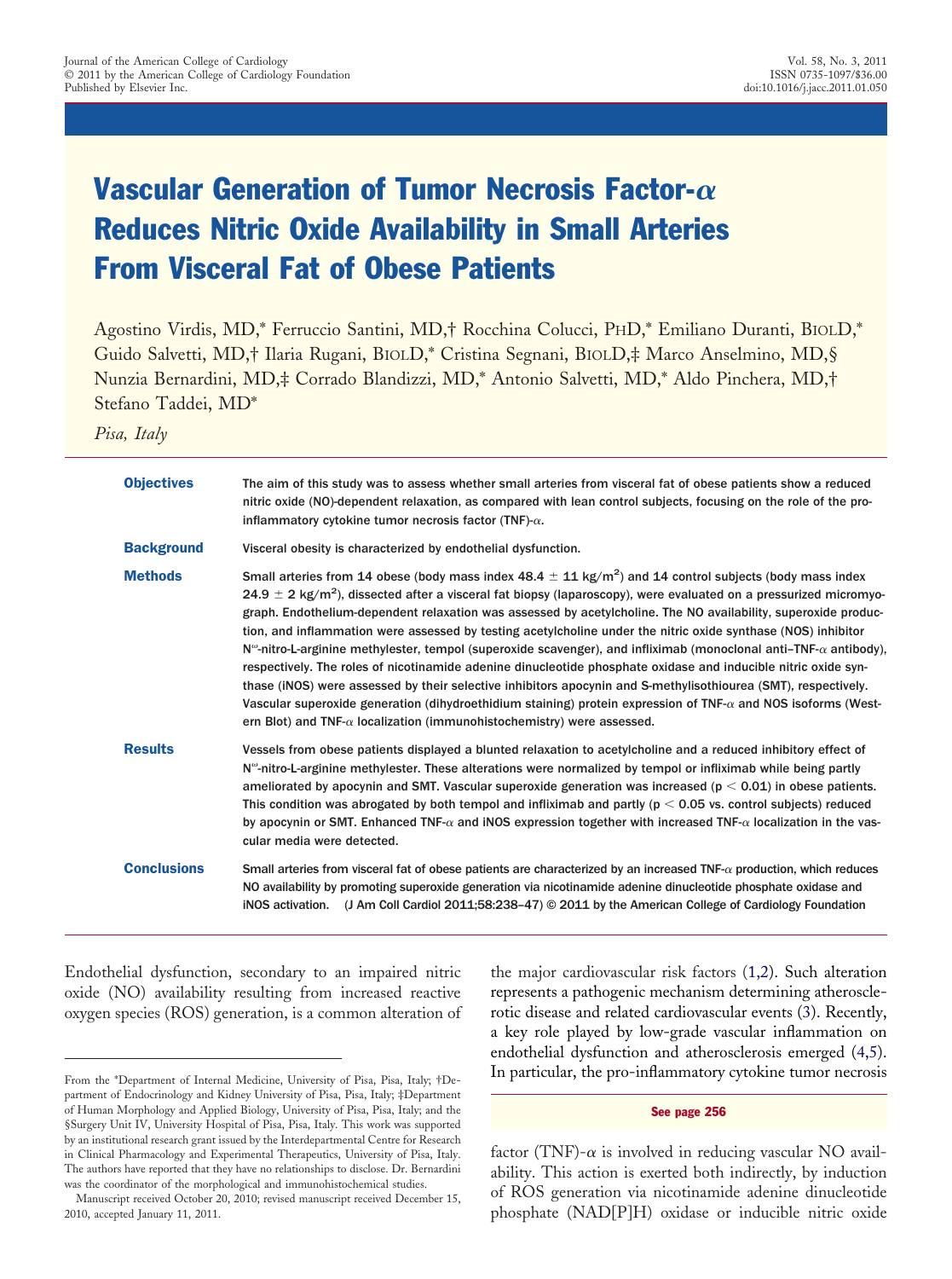synthase (iNOS) activation, and by direct inhibition of endothelial nitric oxide synthase (eNOS) activity (4).

Obesity is a complex chronic disease associated with increased cardiovascular mortality (6). Beyond the concomitance with cardiovascular risk factors—including hypertension, dyslipidemia, and diabetes mellitus—which greatly contribute to accelerate vascular atherosclerosis, obesity is per se responsible for direct detrimental effects on vasculature. In particular, visceral obesity is characterized by reduced endothelial function, an alteration documented in several different vascular districts (7–10). Over the past decade, obesity has been independently associated with a condition of chronic inflammation secondary to an abnormal production of pro-inflammatory mediators, including TNF- $\alpha$ , which might negatively influence vascular reactivity (11,12). More recently, it was shown that local inflammation of perivascular fat might exert a detrimental action on the vascular tone of adjacent small vessels in obese patients (13). These findings support a close interaction between obesity and inflammation and indicate that vasculature is a target of adipose tissue-derived inflammatory cytokines. However, whether low-grade inflammation can be detected at the level of the vasculature from visceral fat is still undetermined. In addition, the molecular mechanisms whereby vascular inflammation might affect vascular endothelial function in humans have not been fully clarified. Accordingly, the present study was designed to assess whether small resistance arteries, isolated from visceral fat in patients with severe obesity, display endothelial dysfunction and the molecular mechanisms involved in such alteration, with particular regard to the putative pathogenic role of vascular TNF- $\alpha$  on ROS generation and NO availability. The possible contribution of vascular NAD(P)H oxidase, iNOS, and xanthine oxidase on ROS generation was also assessed.

### **Methods**

**Study population.** The study population included 14 patients with severe abdominal obesity (age  $39.8 \pm 10.2$  years) and 14 nonobese control subjects (age  $40.8 \pm 4.6$  years). Obese patients were recruited among 220 consecutive patients referring to the Department of Endocrinology of our university from January 2008 to January 2010 for screening in view of laparoscopic bariatric surgery. The exclusion criteria were: history or clinical evidence of hypertension (blood pressure  $>$ 140/90 mm Hg); clinical or biochemical evidence of thyroid, adrenal, or gonadal dysfunction; ethanol consumption (more than 60 g or one-half liter of wine/day); hypercholesterolemia; diabetes mellitus; history of congestive heart failure; cardiac and/or cerebrovascular ischemic disease; impaired renal function; smoking history; or menopause. Patients taking cardiovascular or metabolic drugs were also excluded. Control subjects were recruited among patients hospitalized into the Surgery Unit to undergo laparoscopic surgery for cholecystectomy. Exclusion criteria

were the same as those adopted for patients, and a body mass index (BMI)  $>$  30 kg/m<sup>2</sup>. The study protocol was approved by the local ethics committee. All participants were aware of the nature and purpose of the study and gave their written consent.

**Anthropometric and biochemical measurements.** Sitting blood pressure (average of 3 measurements) was measured with a mercury sphygmomanometer, by means of a standard cuff and a large cuff in lean and obese individuals, respectively. Venous blood samples were taken for measurement of standard hematology, TNF- $\alpha$  (enzyme-linked immunoadsorbent assay commercial kit), and insulin (radioimmunoassay). Insulin resistance was estimated by the homeostasis model assessment of insulin resistance (HOMA-IR).

**Preparation of small arteries and functional experiments.** Small arteries (150 to 300  $\mu$ m, approximately 2 mm long) were isolated from visceral fat immediately after biopsy sample procurement, performed during laparoscopic surgery, and mounted on 2-glass microcannulae in a pressurized myograph, as previ-

#### Abbreviations and Acronyms

```
ACh = acetylcholine
BMI = body mass index
\mathsf{DAB} = 3,3diaminobenzidine
tetra-hydrochloride
DHE = dihydroethidium
E_{\text{max}} = \text{maximal}acetylcholine- and sodium
nitroprusside-induced
responses
eNOS = endothelial nitric
oxide synthase
HOMA-IR = homeostasismodel assessment of
insulin resistance
iNOS = inducible nitric
oxide synthase
L\text{-}NAME = N^{\omega}-nitro-L-
arginine methylester
NAD(P)H = nicotinamideadenine dinucleotide
phosphate
NO = nitric oxide
PBS-T = Tween-20phosphate-buffered saline
ROS = reactive oxygen
species
SMT = S-methylisothiourea
TNF = tumor necrosis
factor
WC = waist circumference
WHR = waist/hip ratio
```
ously described (14,15). Endothelium-dependent and endothelium-independent relaxations were assessed by measuring dilatory responses to cumulative concentrations of acetylcholine (ACh) (1 nmol/l to 100  $\mu$ mol/l, Sigma Chemicals, St. Louis, Missouri) and sodium nitroprusside  $(0.01 \text{ to } 100 \mu \text{mol/l}, \text{Sigma})$ , respectively. Vessels were pre-contracted with noradrenaline  $(1 \ \mu \text{mol/l})$ , whose concentration was chosen according to preliminary dosetitration experiments, to establish the threshold concentration able to elicit similar contractions among the experimental groups (data not shown).

**Influence of NO availability and ROS production on endothelium-dependent relaxation.** To evaluate NO availability and ROS production, curves to ACh were constructed before and after 30-min incubation with the NOS inhibitor N<sup>∞</sup>-nitro-L-arginine methylester (L-NAME) (100  $\mu$ mol/l, Sigma) and the antioxidant and superoxide dismutase mimetic tempol (1 mmol/l, Sigma) (16), respectively. To assess whether ROS generation could influence NO availability, ACh was also infused under simultaneous incubation with L-NAME and tempol.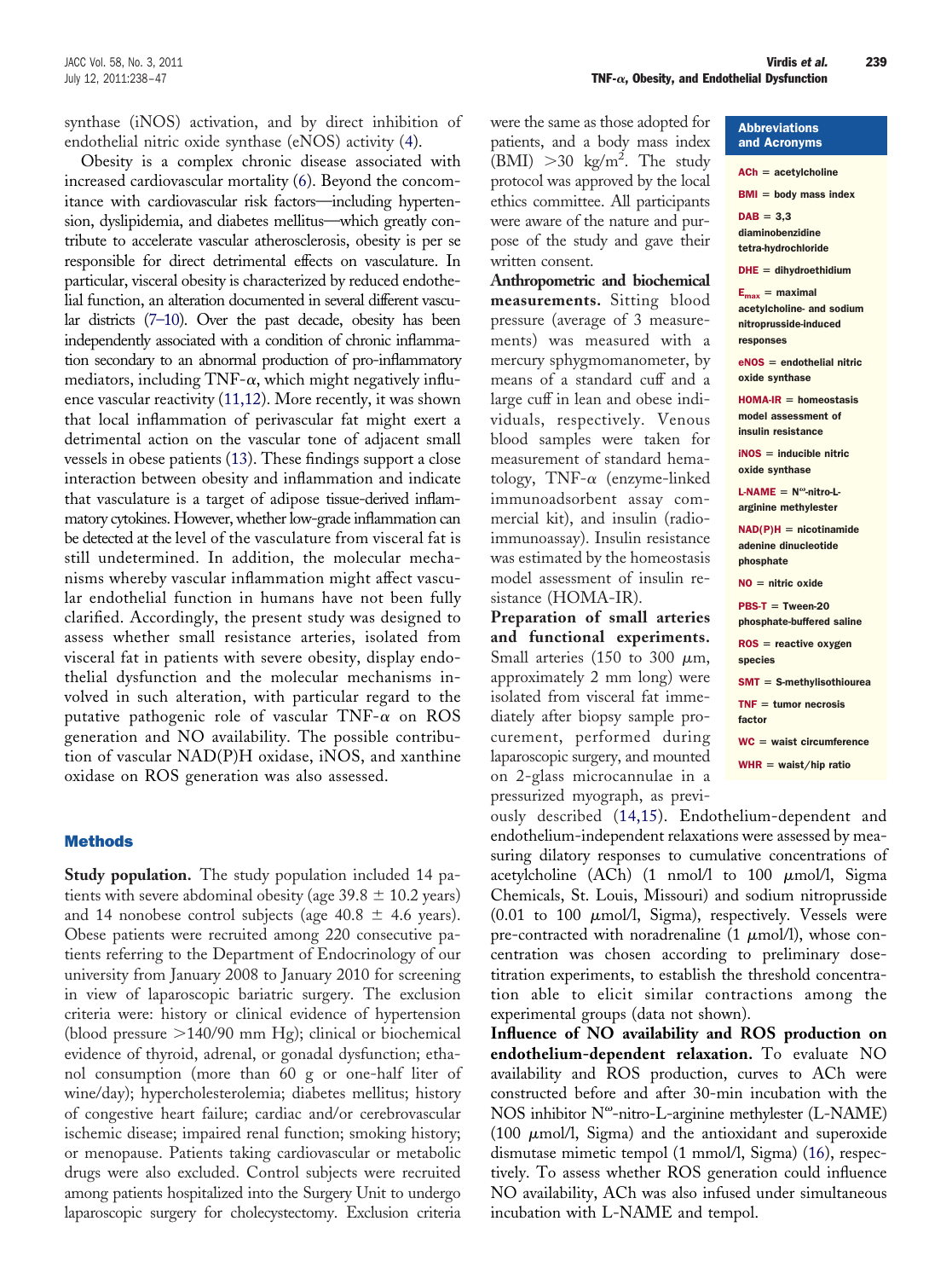Involvement of  $TNF-\alpha$  in endothelium-dependent **relaxation.** To ascertain the contribution of TNF- $\alpha$  to endothelial dysfunction, in small vessels from obese patients and control subjects, a curve to ACh was constructed after 30-min incubation with the anti-TNF- $\alpha$  monoclonal antibody infliximab (100  $\mu$ mol/l, Schering-Plough [Merck], Whitehouse Station, New Jersey). Previous in vitro studies established that such infliximab concentration is able to suppress the biological activity of TNF- $\alpha$  (17). Acetylcholine was infused in arteries from obese patients under simultaneous incubation with L-NAME and infliximab, to assess the possibility that  $TNF-\alpha$  could affect NO availability.

**Influence of NAD(P)H oxidase and iNOS in endotheliumdependent relaxation.** To evaluate the influence of NAD(P)H oxidase and iNOS on endothelial function, ACh was tested on further sets of small arteries from obese patients, after 30-min incubation with the NAD(P)H oxidase inhibitor apocynin (10  $\mu$ mol/l, Fluka, Buchs, Switzerland) or the selective iNOS inhibitor S-methylisothiourea (SMT) (100  $\mu$ mol/l, Sigma). Finally, to assess whether NAD(P)H oxidase or iNOS were involved in decreasing NO availability, ACh was tested during simultaneous incubation with L-NAME plus apocynin and/or SMT. Concentrations of apocynin and SMT were selected according to previous studies reporting the concentrations able to inhibit the respective enzymatic activities (15,18).

**Detection of vascular superoxide anion generation.** The in situ production of superoxide anion was measured by means of the fluorescent dye dihydroethidium (DHE) (Sigma), as previously described (15). Three slides/segment were analyzed simultaneously after incubation with tempol  $(100 \mu \text{mol/l})$ , infliximab  $(100 \mu \text{mol/l})$ , apocynin  $(100 \mu \text{mol/l})$ , SMT (100  $\mu$ mol/l), the xanthine oxidase inhibitor allopurinol (100  $\mu$ mol/l), or Krebs solution at 37°C for 30 min. Krebs-N-(2-hydroxyethyl)-piperazine-N'-2-ethanesulfonic acid buffer containing  $2 \mu$ mol/l DHE was then applied into each section and evaluated under fluorescence microscopy. The percentage of arterial wall area stained with the red signal was evaluated with imaging software (McBiophotonics Image J, National Institutes of Health, Bethesda, Maryland).

Western blot analysis of  $TNF-\alpha$ , iNOS, and eNOS. Specimens of mesenteric arteries were homogenized in radioimmunoprecipitation assay buffer with a polytron homogenizer and centrifuged at 20,000 rpm for 15 min at 4°C. The resulting supernatants were separated from pellets and stored at  $-20^{\circ}$ C. Aliquots of 50  $\mu$ g of protein were separated by electrophoresis on 12% sodium dodecylsulfatepolyacrylamide gel electrophoresis and transferred onto a polyvinylidene fluoride membrane. The blots were then blocked for 2 h with 1% bovine serum albumin in Tween-20 phosphate-buffered saline (PBS-T) and incubated overnight at room temperature with a primary antibody raised against eNOS, iNOS (BD Transduction Laboratories, San Jose, California), TNF- $\alpha$  (Santa Cruz Biotechnology, Santa Cruz, California), or beta-actin (Sigma-Aldrich, Milano,

Italy). After repeated washings with PBS-T, a peroxidaseconjugated secondary antibody was added for 1 h at room temperature. After repeated washings with PBS-T, immunoreactive bands were visualized by incubation with chemiluminescent reagents (Immobilon, Millipore, Massachusetts) and exposed to Kodak Image Station 440 (Eastman Kodak Company, Rochester, New York) for signal and densitometric image analysis. To ensure equal loading and accuracy of changes in protein expression, protein levels were normalized to beta-actin.

**Immunostaining of TNF-** $\alpha$ **.** Tissue specimens were immediately fixed in cold neutral 4% formaldehyde and then paraffin-embedded. Eight-micrometer-thick sections were microwaved; immunostained by rabbit anti-TNF- $\alpha$  polyclonal antibodies (Abcam, Cambridge, Massachusetts); and treated with biotinylated anti-rabbit immunoglobulins, peroxidase-labeled streptavidin complex (Vector Laboratories, Burlingame, California), and 3,3 diaminobenzidine tetra-hydrochloride (DAB) (Dakopatts, Glostrup, Denmark), as previously reported (19). Negative controls were obtained by substituting the primary antibody with preimmune rabbit serum. Endogenous peroxidases and avidin-binding activity were assayed by incubating slides with DAB alone or with streptavidin horseradish peroxidase complex/DAB, respectively. The slides were examined under light microscope at  $400\times$  magnification equipped with the digital camera DFC480 (Leica, Cambridge, United Kingdom). In the whole artery section, the percentage of immunoreactive tissue was evaluated on representative wall microscopic fields with image analysis software (McBiophotonics Image J) and normalized to the total area examined.

**Data analysis.** Results are presented as mean  $\pm$  SEM and analyzed by repeated measures analysis of variance, followed by Student-Newman-Keuls test, or by unpaired Student *t* test where appropriate. To highlight obesity-related factors playing a major role as determinants of the impaired NO-dependent relaxation, univariate and multivariate linear regression analyses were performed between the inhibitory effect of L-NAME on the maximal relaxant response to ACh and BMI, waist circumference (WC), waist/hip ratio (WHR), HOMA-IR, insulin, or TNF- $\alpha$  plasma levels. Finally, in the whole population, a linear correlation between circulating TNF- $\alpha$  levels and the extent of its vascular staining was assessed. A value of p  $<$  0.05 was considered statistically significant. Maximal ACh- and sodium nitroprusside-induced responses  $(E_{\text{max}})$  were calculated as maximal percentage increments of lumen diameter.

# Results

Obese patients showed higher BMI, WC, and WHR values compared with control subjects, whereas blood pressure values, lipid profile, and plasma glucose were similar in both groups. Plasma TNF- $\alpha$ , insulin, HOMA-IR, and leptin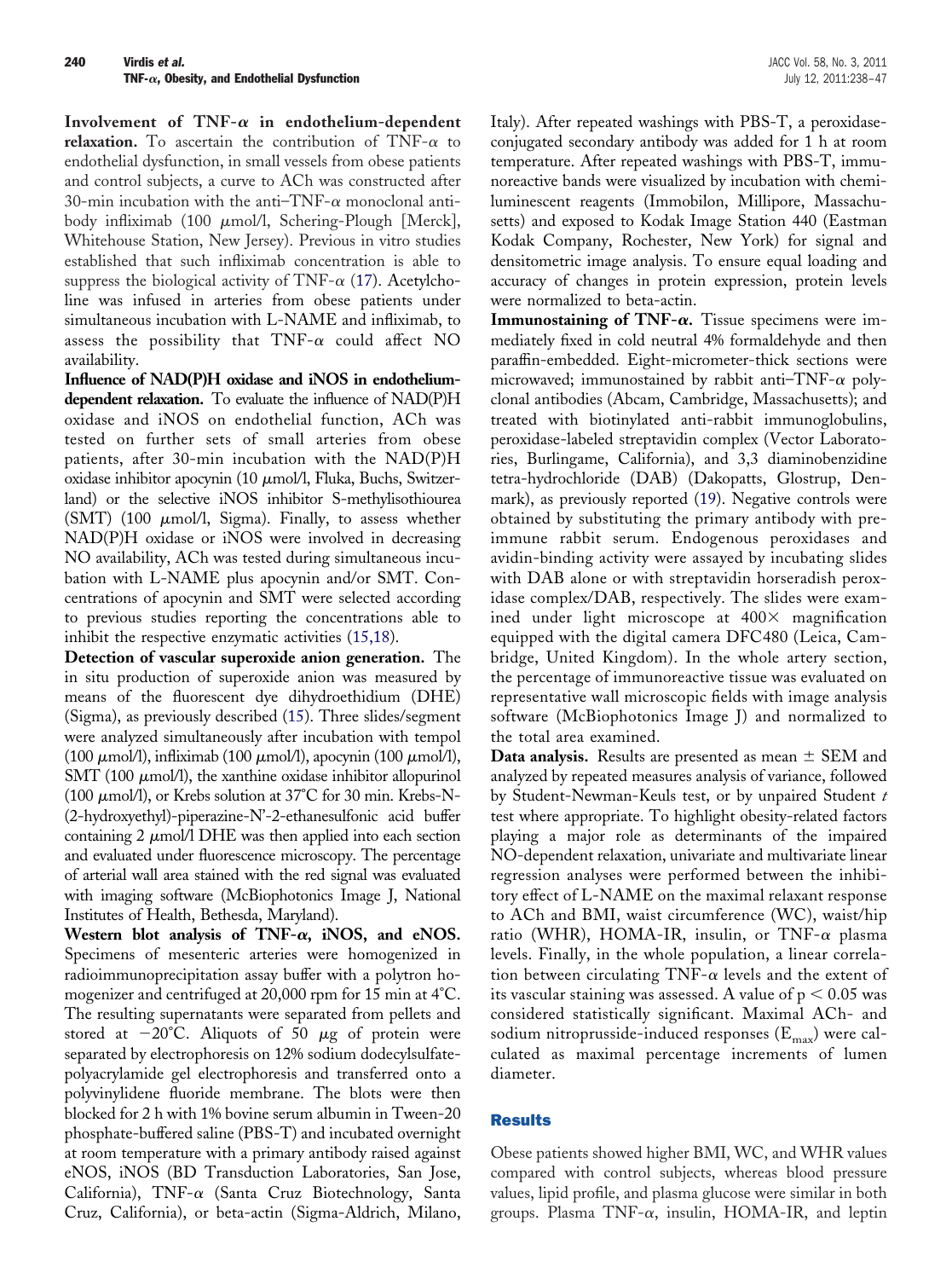values were also higher in obese patients compared with control subjects (Table 1).

**Evaluation of NO availability and influence of ROS production on endothelium-dependent relaxation.** Small arteries from obese patients showed significantly (p  $<$ 0.001) impaired relaxation responses to ACh, compared with control subjects (Figs. 1A and 1B), whereas relaxations to sodium nitroprusside were similar in obese ( $E_{\text{max}}$ : 94.5  $\pm$ 1.1%) and control subjects ( $E_{\text{max}}$ : 95.1  $\pm$  1.4%). In arteries from control subjects, the relaxation to ACh was significantly blunted by L-NAME (Figs. 1A and 2), and tempol did not affect the response to ACh or the inhibitory effect of L-NAME on ACh-induced relaxation (Fig. 1A). By contrast, in small vessels from obese patients, the inhibitory effect exerted by L-NAME on relaxation to ACh was significantly lower compared with control subjects (Figs. 1B and 2). In these vessels, tempol normalized the endothelium-dependent relaxation and restored the inhibitory effect of L-NAME on ACh (Figs. 1B and 2).

Involvement of  $TNF-\alpha$  in endothelium-dependent relaxation. In the control group, relaxation to ACh (E<sub>max</sub>: 95.5  $\pm$  1.8%) was not modified by infliximab (E<sub>max</sub>: 95.1  $\pm$ 1.4%). By contrast, in vessels from obese patients, infliximab normalized the relaxation to ACh and also restored the inhibitory effect of L-NAME on ACh (Fig. 1C). Of note, in the presence of infliximab, the blunting effect of L-NAME on ACh was similar to that elicited by tempol and no longer different from that recorded in control subjects (Fig. 2).

**Influence of NAD(P)H oxidase and iNOS on endotheliumdependent relaxation.** In arteries from obese patients, apocynin greatly improved but did not normalize the relaxation to ACh and partly ameliorated the inhibition by L-NAME on ACh-induced responses ( $E_{\text{max}}$  ACh: 62.1  $\pm$ 2.4%; ACh+L-NAME:  $53.6 \pm 2.2$ %; ACh+apocynin: 78.7  $\pm$  0.5%; ACh+L-NAME+apocynin: 59.7  $\pm$  1.0%)

| Table 1                          | <b>Clinical Characteristics and</b><br><b>Anthropometric Values of Study Populations</b> |                    |                               |
|----------------------------------|------------------------------------------------------------------------------------------|--------------------|-------------------------------|
| <b>Parameter</b>                 |                                                                                          | Obese ( $n = 14$ ) | Control Subjects ( $n = 14$ ) |
| Body mass index $(kg/m^2)$       |                                                                                          | $46.3 \pm 10^{*}$  | $24.5 \pm 2$                  |
| Waist circumference (cm)         |                                                                                          | $134.6 \pm 14.7*$  | $92.0 \pm 4.6$                |
| Waist/hip                        |                                                                                          | $1.06 \pm 0.08*$   | $0.93 \pm 0.03$               |
| Systolic blood pressure (mm Hg)  |                                                                                          | $122.6 \pm 9.7$    | $124.5 \pm 6.2$               |
| Diastolic blood pressure (mm Hg) |                                                                                          | $80.0 \pm 8.7$     | $78.9 \pm 3.4$                |
| TNF- $\alpha$ (pg/ml)            |                                                                                          | $14.7 \pm 6.2*$    | $8.6 \pm 6.5$                 |
| Total cholesterol (mg/dl)        |                                                                                          | $213 \pm 17$       | $203 \pm 18$                  |
| HDL cholesterol (mg/dl)          |                                                                                          | $55 \pm 13$        | $52 \pm 8$                    |
| Triglycerides (mg/dl)            |                                                                                          | $120 \pm 44$       | $126 \pm 18$                  |
| LDL cholesterol (mg/dl)          |                                                                                          | $133 \pm 19$       | $126 \pm 21$                  |
| Fasting glucose (mg/dl)          |                                                                                          | $99 \pm 14$        | $89 \pm 6$                    |
| Fasting insulin $(\mu U/ml)$     |                                                                                          | $13.6 \pm 4.2*$    | $7.2 \pm 1.5$                 |
| <b>HOMA-IR</b>                   |                                                                                          | $3.6 \pm 1.3*$     | $1.6 \pm 0.4$                 |
| Leptin $(ng/ml)$                 |                                                                                          | $22.3 + 5.2*$      | $9.3 \pm 1.9$                 |

 $*$ p < 0.05 versus control subjects.

 $HDL = high-density lipoprotein; HOMA-IR = homeostasis model assessment of insulin resis$ tance;  $LDL = low-density lipoprotein$ ; TNF  $=$  tumor necrosis factor.



(Fig. 2). In these vessels SMT partly potentiated the relaxation to ACh and the inhibitory effect of L-NAME on Ach ( $E_{\text{max}}$  ACh: 63.2  $\pm$  1.1%; ACh+L-NAME: 52.5  $\pm$ 1.3%; ACh + SMT:  $80.2 \pm 0.8$ %; ACh + L-NAME + SMT: 59.5  $\pm$  0.9%), similarly to results obtained with apocynin (Fig. 2). When simultaneously infused, apocynin and SMT normalized the relaxation to ACh ( $E_{\text{max}}$ : 96.7  $\pm$  2.1%) and fully restored the inhibitory effect of L-NAME on ACh (Fig. 2).

**Determinants of NO availability in small arteries from the whole study population.** Univariate analysis showed a significant inverse correlation between the inhibitory effect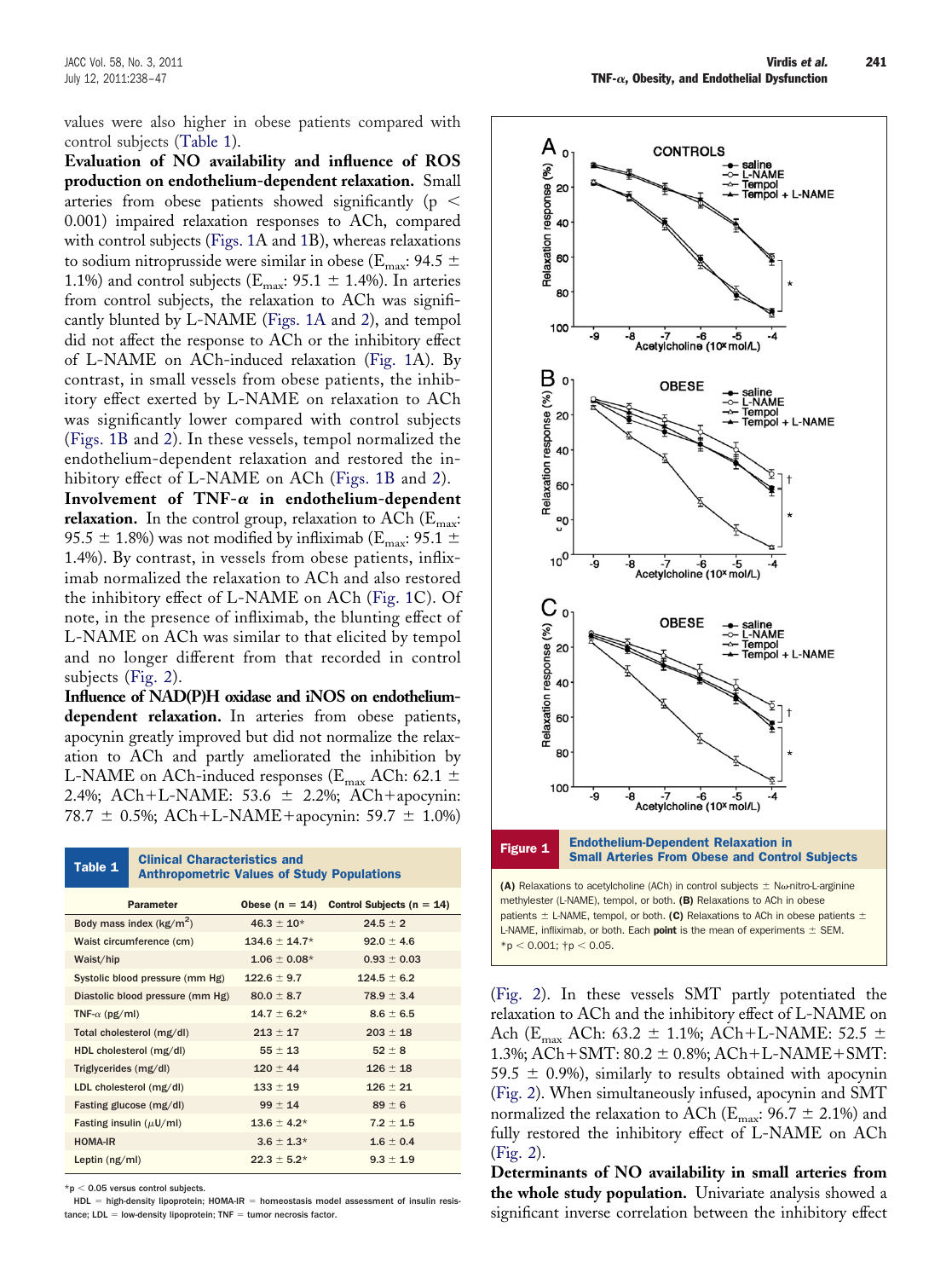

of L-NAME on the maximal relaxation to ACh—taken as an indirect index of NO availability—and BMI, WC, WHR, HOMA-IR, insulin, or TNF- $\alpha$  plasma levels (Fig. 3). In multivariate analysis, obesity indexes were the only independent predictors of reduced NO availability (WC:  $r^2 = 0.81$ ;  $p < 0.001$ ; BMI:  $r^2 = 0.54$ ;  $p < 0.01$ ; WHR:  $r^2 = 0.39$ ;  $p < 0.05$ ). Of note, such analyses involved the whole population, because of the linearity of such correlations, without a threshold value.

**Analysis of vascular superoxide anion generation.** In small vessels from obese patients, DHE analysis revealed a dramatic increase in the superoxide anion production, compared with control arteries (Fig. 4). The superoxide production was abrogated by incubation with infliximab or tempol and partly decreased by apocynin or SMT. Incubation with allopurinol was devoid of any effect (Fig. 4).

**Western blot analysis of TNF-** $\alpha$ **, iNOS, and eNOS.** Small vessels from obese patients showed a significantly higher expression of TNF- $\alpha$  as compared with control subjects. Similarly, iNOS protein expression was significantly higher in the obese group than control subjects. The eNOS expression did not differ in the 2 study groups (Fig. 5).

**Immunohistochemical analysis of TNF-.** In control arteries, a mild positive immunoreaction was detected within the adventitia and outer smooth muscle cells. By contrast, in vessels from obese patients, there was a marked enhancement of TNF- $\alpha$  immunostaining, mainly localized within the smooth muscle compartment (Fig. 6). Vascular TNF- $\alpha$  staining showed a significant linear correlation with its circulating levels ( $r^2 = 0.72$ ;  $p < 0.01$ ).

# **Discussion**

The first major novel finding of the present study consists in the identification of mechanisms involved in endothelial dysfunction, which affects small resistance arteries in the visceral fat of obese patients. These vessels showed a blunted endothelium-dependent relaxation, together with a reduced inhibitory effect of L-NAME on ACh-induced responses. Such alterations were reversed by the superoxide scavenger tempol. In line with our functional findings, DHE analysis revealed an increased vascular ROS generation, which was abrogated by tempol. The present results agree with—and extend to small resistance arteries from visceral fat previous demonstrations of endothelial dysfunction in obesity (7–10) and provide the first demonstration that such alterations depend on an increased intravascular superoxide production, which reduces NO availability. To exclude possible confounders, we selected a young obese population, without history of hypertension or evidence of impaired glucose or lipid metabolism. Thus, vascular alterations, as observed in the present study, highlight a specific impact of severe obesity per se on vascular reactivity. This is also supported by our multivariate analysis, indicating obesity indexes as independent variables with a significant negative impact on reduced NO availability. However, our regression analysis was performed in a small group of patients, and a confirmation in a larger population is required.

Role of vascular TNF- $\alpha$  on obesity-associated endothelial **dysfunction.** Our obese patients showed higher plasma levels of TNF- $\alpha$  than lean control subjects, in line with a previous demonstration (11). Its role as a determinant of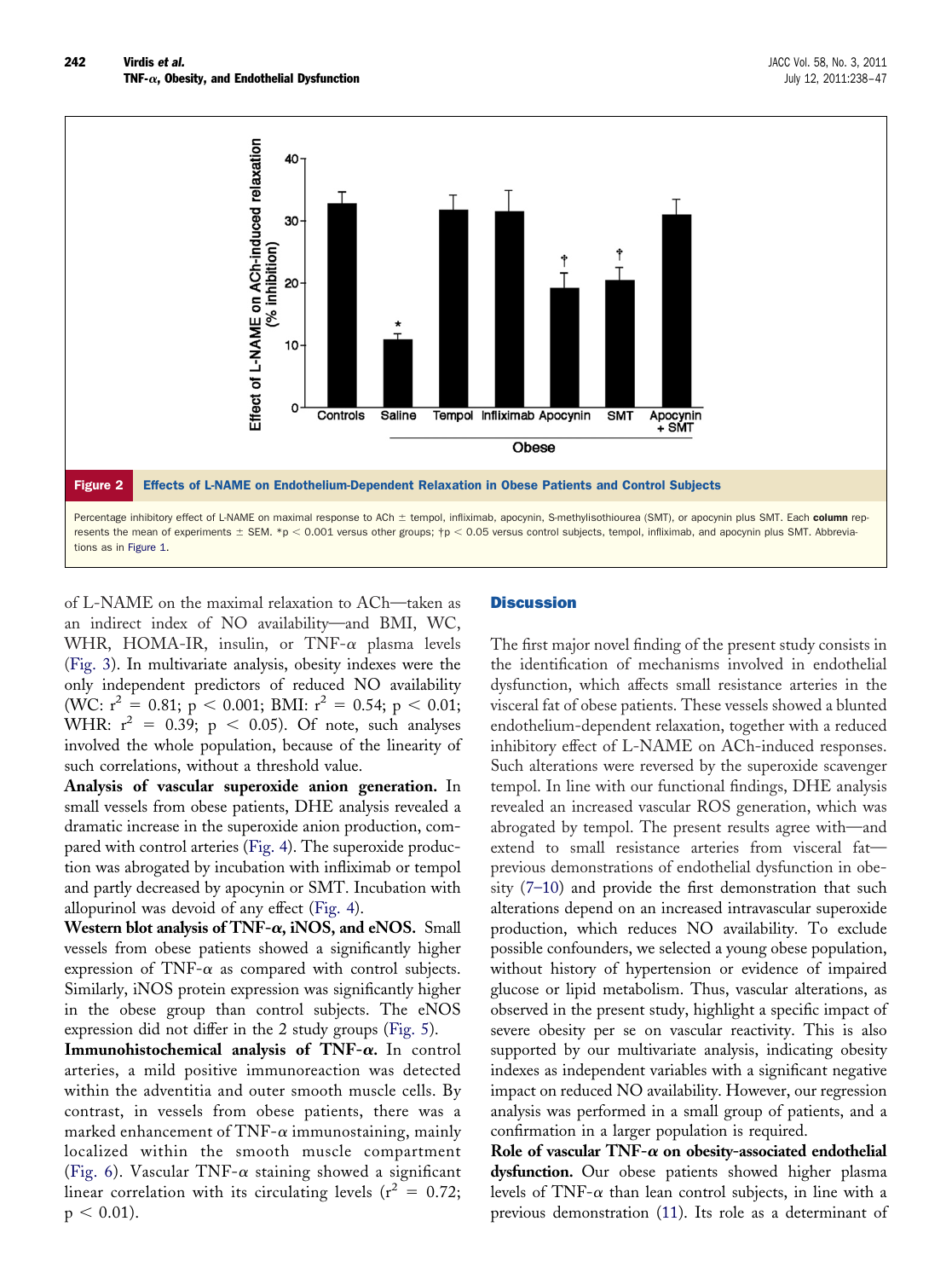Figure 3 Relationships Between the Effect of L-NAME on Endothelium-Dependent Relaxation and Obesity-Related Factors Inverse relationship between the percentage inhibitory effect of L-NAME on maximal relaxation to ACh and body mass index (BMI), waist circumference (WC), waist/hip ratio (WHR), homeostasis model assessment of insulin resistance (HOMA-IR), insulin and tumor necrosis factor (TNF)- $\alpha$  plasma values in the whole population of the

endothelial dysfunction was investigated by the anti– TNF- $\alpha$  monoclonal antibody infliximab. This compound normalized the inhibitory effect of L-NAME on AChinduced relaxation. Likewise, DHE staining documented that the increased superoxide generation was dramatically reduced by infliximab. These findings provide the first evidence that, in small arteries from the visceral adipose tissue of obese patients, TNF- $\alpha$  plays a major role in maintaining a chronic condition of endothelial dysfunction by stimulating intravascular superoxide generation. Accordingly, a significant up-regulation of TNF- $\alpha$  protein expression in vessels from obese patients was documented. Furthermore, immunohistochemistry indicated a marked up-regulation of TNF- $\alpha$  mainly in the media layer of these vessels. Finally, an inverse relationship between plasma TNF- $\alpha$  levels and the inhibitory effect of L-NAME on ACh emerged. Overall, these observations support the concept that the vascular wall is the source of TNF- $\alpha$  involved in endothelial dysfunction. However, the

study. Abbreviations as in Figure 1.

normalization of vascular dysfunction by infliximab does not necessarily exclude an involvement of additional inflammatory mechanisms, accounting for vascular damage. As well, the possibility that infliximab exerts vascular beneficial effects by interacting with other unknown inflammatory pathways cannot be excluded.

Previous studies in animal models of obesity and in humans have demonstrated that rearrangements in the visceral adipose tissue lead to an increased production of pro-inflammatory cytokines, including TNF- $\alpha$  (12,20). Recent reports have investigated a possible link between TNF- $\alpha$  and obesity-related vascular dysfunction, because the vasculature represents an important target for this cytokine (21). Tesauro et al. (22) documented that infliximab ameliorated peripheral vascular dysfunction during hyperinsulinemia in obese patients by an antioxidant activity. More recently, a potential specific role of inflammation from perivascular adipose tissue in the pathogenesis of vascular dysfunction has been investigated. It was observed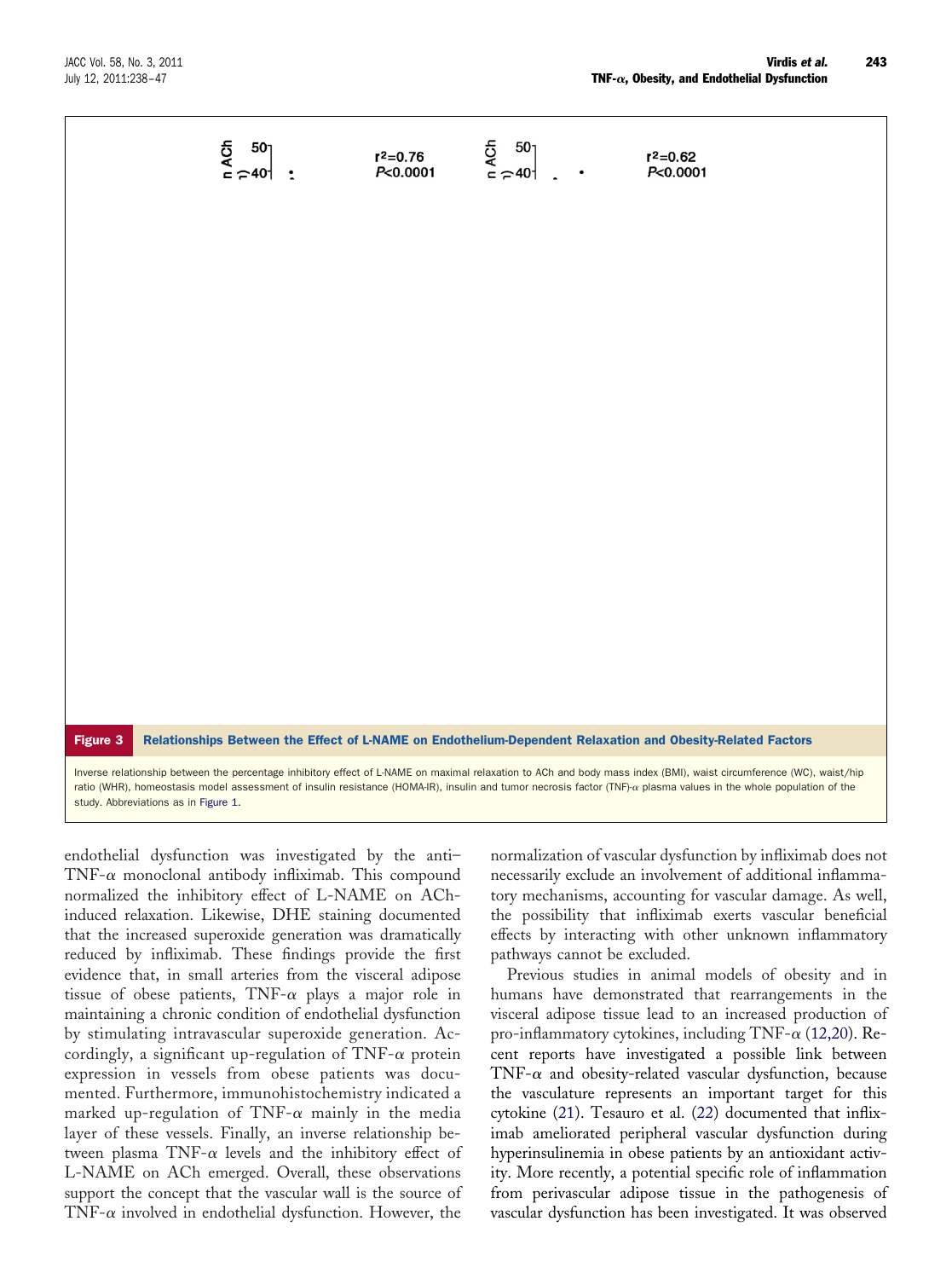

mean of 6 experiments  $\pm$  SEM. \*p  $<$  0.001;  $\dagger$ p  $<$  0.05.

that, under healthy conditions, subcutaneous gluteal perivascular fat exerts a protective activity on vasculature, resulting from an anti-contractile property and a favorable influence on NO availability (13) and that such beneficial effects are lost in obese patients as a consequence of several mechanisms, including an increased accumulation of TNF- $\alpha$  in the adipose tissue (13). These observations underscore the role of inflammation as an important promoter of vascular dysfunction and support an important mechanism whereby, in obesity, the adipose tissue damages the surrounding vasculature in a paracrine manner. Our findings add novelty to current knowledge through the demonstration that the vasculature is not only a target but also a source of low-grade inflammation, which in turn independently of the perivascular adipose tissue contributes to the pathogenesis of endothelial dysfunction by activating ROS generation. However, our experimental conditions did not allow assessment of whether the small

arteries and adipocytes, located within perivascular fat, should be regarded as independent and coexisting sites of TNF- $\alpha$  generation or, by contrast, whether there is a hierarchical relationship or mutual interplay between these 2 districts. Although this issue needs future investigations, the close relationship between vascular  $TNF-\alpha$  staining and its increased plasma levels supports the concept of obesity as a generalized inflammatory condition. In this context, the role of insulin deserves a comment. In healthy conditions, insulin induces endothelium-dependent vasorelaxation via NO stimulation (7,23). Thus, it is conceivable that the condition of insulin resistance, which characterized our obese patients, might have interfered with insulin signal transduction, leading to an impaired NO generation. In such a scenario, TNF- $\alpha$  promoted a further exacerbation, resulting from its ability to reduce the density of insulin receptor content at the level of endothelial cells (24).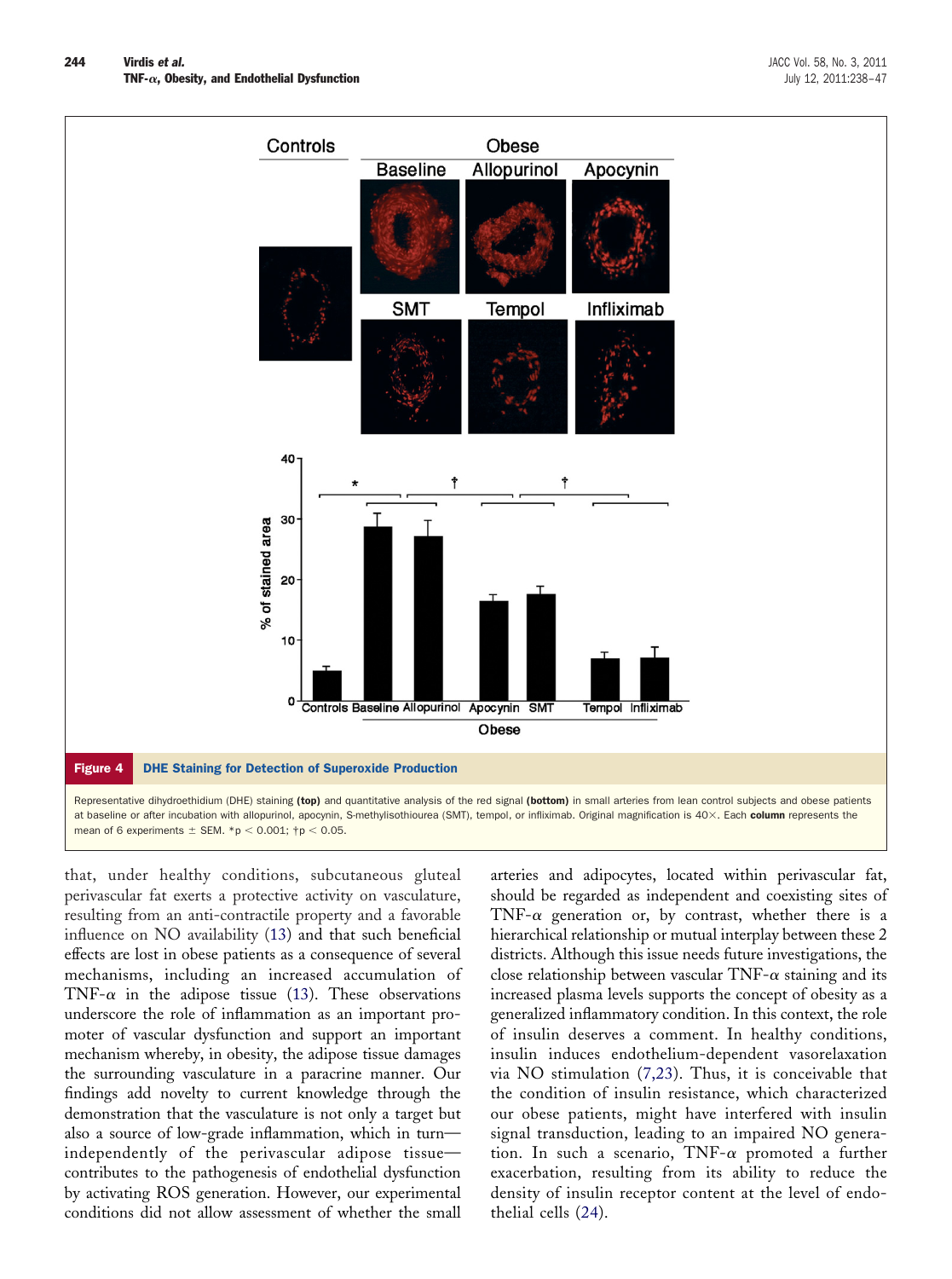![](_page_7_Figure_2.jpeg)

Pathway(s) involved in  $TNF-\alpha$ -induced vascular ROS **generation.** Toward this aim, we tested apocynin, because of previous studies showing that  $TNF-\alpha$  is a relevant stimulus for NAD(P)H oxidase induction (4). The role of iNOS, another enzymatic pathway implicated in ROS production, particularly under inflammatory conditions (25,26), was investigated by its inhibitor SMT. In addition, xanthine oxidase—as an additional endothelial source of superoxide (27)—was assessed by allopurinol. Apocynin partly restored the impaired endothelial function in the obese group. Likewise, SMT increased but did not normalize the NO availability in vessels from obese patients up to values similar to those obtained by apocynin application. The DHE staining showed, in line with these results, that apocynin as well as SMT reduced only in part superoxide generation in arteries from obese individuals. On the basis of these findings, it is conceivable that both NAD(P)H oxidase and iNOS are the 2 major enzymatic pathways that, once simultaneously activated by TNF- $\alpha$ , mediate vascular

ROS production in obesity, whereas xanthine oxidase does not seem to be implicated.

**Vascular NOS isoforms expression in obesity.** Our Western blot analysis revealed an up-regulation of iNOS in arteries from the obese group, in concomitance with a preserved eNOS protein expression. These findings, which are being reported for the first time in human vessels, are in apparent contrast with previous data showing an inhibiting effect of TNF- $\alpha$  on eNOS expression (24,28,29). The unmodified eNOS expression observed in our study suggests that the reduced NO availability secondary to oxidant excess represents a major mechanism accounting for endothelial dysfunction in an obese population. This proposal agrees with a previous demonstration of increased ROS generation in obese patients, an excess reversed by weight loss (30). In addition, we cannot exclude that iNOS—beyond its role as a source of oxidative stress—might at least in part contribute to NO generation, which in turn is rapidly inactivated by ROS.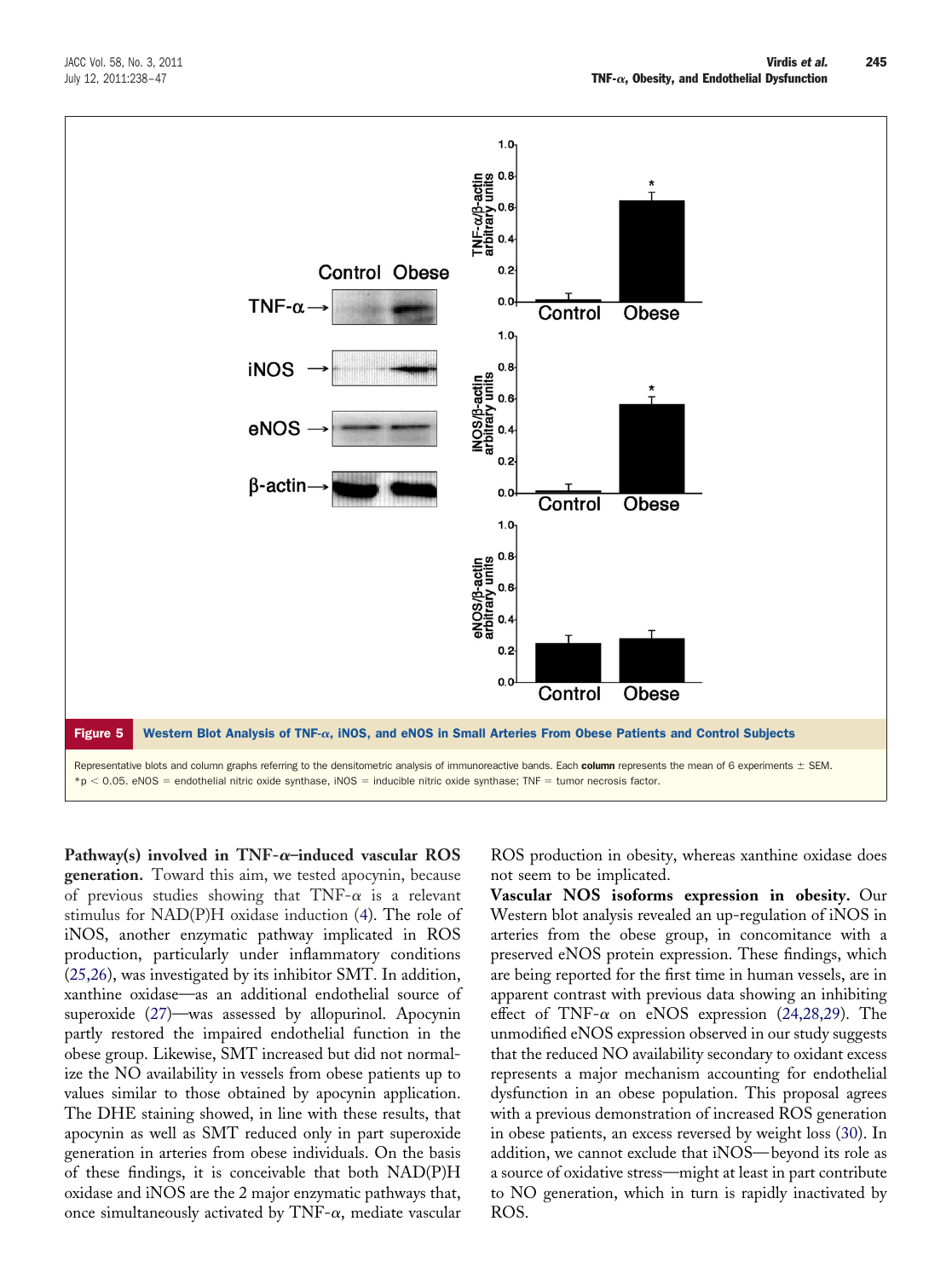![](_page_8_Figure_2.jpeg)

![](_page_8_Figure_3.jpeg)

![](_page_8_Figure_4.jpeg)

The panels display representative images (original magnification  $400\times$ ), and column graphs refer to the densitometric analysis of immunostained areas. Specific tumor necrosis factor (TNF)- $\alpha$  immunostaining is detected in the outer layers of vessel wall in control samples. The TNF- $\alpha$  expression is enhanced and evident throughout the muscle layer in a vessel from obese patients (arrow).  $*{\rm p} < 0.05$ .

# **Conclusions**

We have demonstrated that small resistance arteries, isolated from the visceral adipose tissue of patients with severe obesity, are characterized by a marked endothelial dysfunction caused by a reduced NO availability. This alteration

results from an increased vascular production and biological activity of TNF- $\alpha$ , which promotes superoxide generation via both NAD(P)H oxidase and iNOS activation.

We recognize that any extrapolation from the present to other vascular districts requires caution, because the autocrine/paracrine functions of endothelium can vary, depending on the anatomical location of blood vessels. Nevertheless, these findings, while strengthening the concept that obesity is an inflammatory condition, identify the small vessels of visceral fat as important sources of low-grade inflammation and oxidative stress that—together with the perivascular adipose tissue (31)—might directly contribute to the local development of insulin resistance, which characterizes obese patients.

**Reprint requests and correspondence:** Dr. Agostino Virdis, Department of Internal Medicine, University of Pisa, Via Roma, 67, 56100 Pisa, Italy. E-mail: [agostino.virdis@med.unipi.it.](mailto:agostino.virdis@med.unipi.it)

#### REFERENCES

- 1. Taddei S, Ghiadoni L, Virdis A, Versari D, Salvetti A. Mechanisms of endothelial dysfunction: clinical significance and preventive nonpharmacological therapeutic strategies. Curr Pharm Des 2003;9: 2385–402.
- 2. Deanfield JE, Halcox JP, Rabelink TJ. Endothelial function and dysfunction: testing and clinical relevance. Circulation 2007;115: 1285–95.
- 3. Lerman A, Zeiher AM. Endothelial function: cardiac events. Circulation 2005;111:363–8.
- 4. Zhang H, Park Y, Wu J, et al. Role of TNF-alpha in vascular dysfunction. Clin Sci (Lond) 2009;116:219–30.
- 5. Libby P, Ridker PM, Hansson GK. Inflammation in atherosclerosis: from pathophysiology to practice. J Am Coll Cardiol 2009;54: 2129–38.
- 6. Klein S, Burke LE, Bray GA, et al. Clinical implications of obesity with specific focus on cardiovascular disease: a statement for professionals from the American Heart Association Council on Nutrition, Physical Activity, and Metabolism: endorsed by the American College of Cardiology Foundation. Circulation 2004;110:2952–67.
- 7. Steinberg HO, Chaker H, Leaming R, et al. Obesity/insulin resistance is associated with endothelial dysfunction. Implications for the syndrome of insulin resistance. J Clin Invest 1996;97:2601–10.
- 8. Al Suwaidi J, Higano ST, Holmes DR Jr., Lennon R, Lerman A. Obesity is independently associated with coronary endothelial dysfunction in patients with normal or mildly diseased coronary arteries. J Am Coll Cardiol 2001;37:1523–8.
- 9. Perticone F, Ceravolo R, Candigliota M, et al. Obesity and body fat distribution induce endothelial dysfunction by oxidative stress: protective effect of vitamin C. Diabetes 2001;50:159–65.
- 10. Grassi G, Seravalle G, Scopelliti F, et al. Structural and functional alterations of subcutaneous small resistance arteries in severe human obesity. Obesity 2009;18:92–8.
- 11. Dandona P, Weinstock R, Thusu K, et al. Tumor necrosis factoralpha in sera of obese patients: fall with weight loss. J Clin Endocrinol Metab 1998;83:2907–10.
- 12. Dandona P, Aljada A, Chaudhuri A, Mohanty P, Garg R. Metabolic syndrome: a comprehensive perspective based on interactions between obesity, diabetes, and inflammation. Circulation. 2005;111:1448–54.
- 13. Greenstein AS, Khavandi K, Withers SB, et al. Local inflammation and hypoxia abolish the protective anticontractile properties of perivascular fat in obese patients. Circulation 2009;119:1661–70.
- 14. Endemann DH, Pu Q, De Ciuceis C, et al. Persistent remodeling of resistance arteries in type 2 diabetic patients on antihypertensive treatment. Hypertension 2004;43:399–404.
- 15. Virdis A, Colucci R, Fornai M, et al. Inducible nitric oxide synthase is involved in endothelial dysfunction of mesenteric small arteries from hypothyroid rats. Endocrinology 2009;150:1033–42.